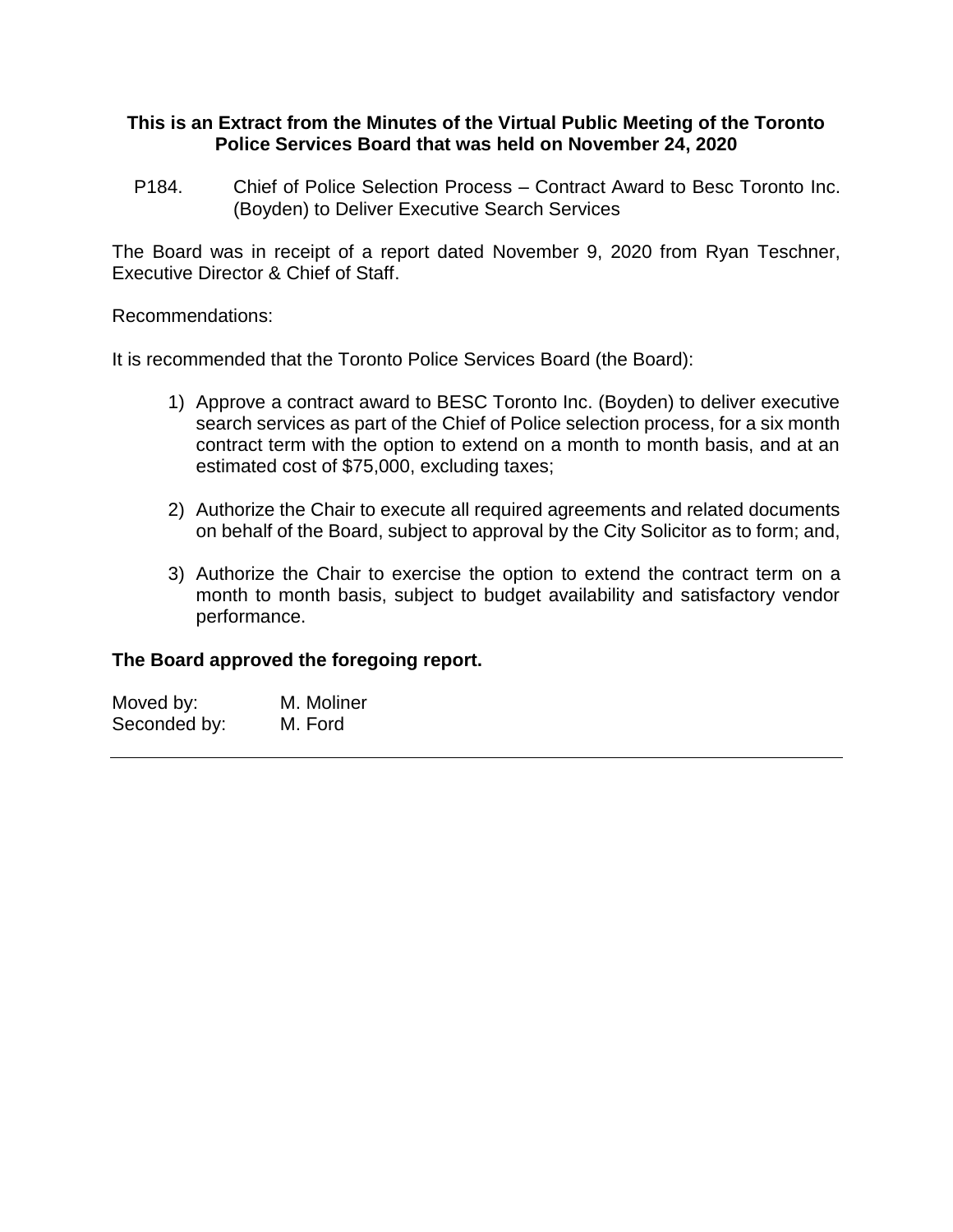

November 9, 2020

- To: Board Members Toronto Police Services Board
- From: Ryan Teschner Executive Director & Chief of Staff

# **Subject: CHIEF OF POLICE SELECTION PROCESS - CONTRACT AWARD TO BESC TORONTO INC. (BOYDEN) TO DELIVER EXECUTIVE SEARCH SERVICES**

## **Recommendation(s):**

It is recommended that the Toronto Police Services Board (Board):

- 1. approve a contract award to BESC Toronto Inc. (Boyden) to deliver executive search services as part of the Chief of Police selection process, for a six month contract term with the option to extend on a month to month basis, and at an estimated cost of \$75,000, excluding taxes;
- 2. authorize the Chair to execute all required agreements and related documents on behalf of the Board, subject to approval by the City Solicitor as to form; and,
- 3. authorize the Chair to exercise the option to extend the contract term on a month to month basis, subject to budget availability and satisfactory vendor performance.

## **Financial Implications:**

Given the infrequent nature of the processes required to select a new Chief, the Board's operating budget has never included a specific budget allocation for the services required. The Board has estimated that the budget for executive search services for this search is approximately \$75,000. As part of a separate, but related contract award process, the Board approved an award to a public engagement firm at its October 2020 meeting, also at an estimated cost of \$75,000.

As a result, the costs for the services associated with these firms' work is estimated at approximately \$150,000. Some preliminary work will occur in 2020, but a significant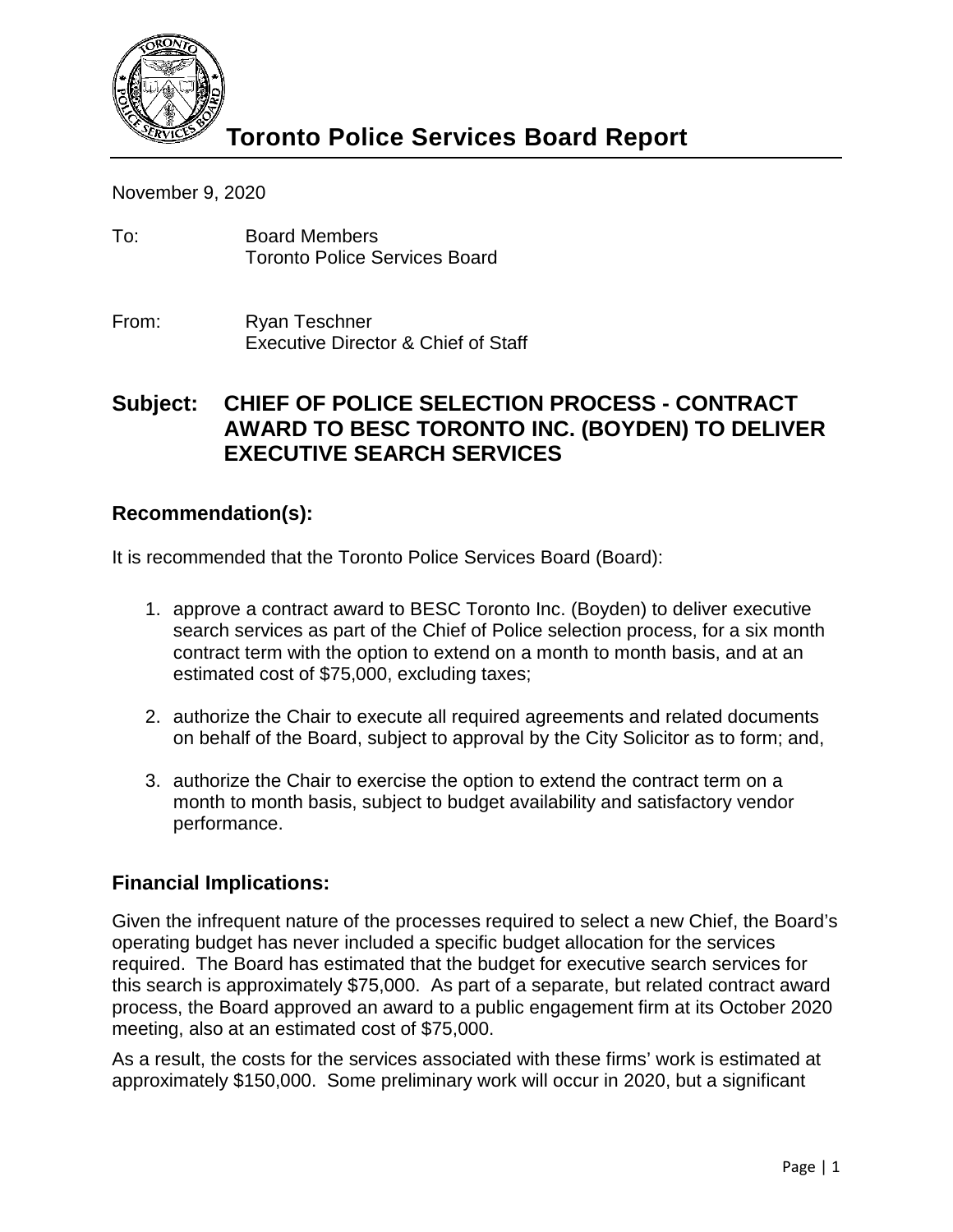amount of this work will occur in 2021. Every effort will be made to accommodate the costs from within the Board's 2020 and 2021 budgets.

## **Background / Purpose:**

One of the Board's most significant responsibilities is to recruit and appoint a Chief of Police.

On July 31, 2020, Chief Mark Saunders retired from the Toronto Police Service (Service). As set in out in section 31(d) of the *Police Services Act*, the Board has the statutory responsibility to "recruit and appoint the chief of police." Currently, James Ramer is serving as Chief of Police until such time as a new Chief is appointed. The Board has commenced a two-part Chief selection process, which includes robust and wide-ranging public consultation, as well as the retention of an executive search firm to provide expertise and support during the recruitment stage.

The purpose of this report is to obtain Board approval for the retention of Boyden to provide executive search services.

## **Discussion:**

At its meeting of August 18, 2020, the Board approved 81 recommendations that put into place a roadmap for comprehensive policing reform, which included building new community safety response models, initiatives to address systemic racism and concrete steps to improve trust with our communities (Min. No. P129/20 refers). The report also specifically addressed the forthcoming Chief selection process and recommendations related to that process. In describing the process, the report stated:

*The Board will soon begin the public procurement process to select firms to assist with the executive search for the next Chief, as well as for the public consultation process which will inform the executive search. The Board will receive Requests for Proposals (RFP) from interested firms, and*  will then follow the procedural steps of receiving, evaluating, and selecting *firms to execute the executive search and public consultation processes. It is anticipated that a Board report recommending the successful firms will be brought before the Board for approval in Q4 2020. The firms will begin their work following the Board's approvals.*

### *Competitive Procurement Process for Executive Services*

A Request for Proposal (R.F.P.) for executive search services was issued on MERX on August 17, 2020 (MERX is an online system that allows firms to review tenders that have been issued, and to provide a bid in relation to proposals). The R.F.P. closed on September 22, 2020, and 25 vendors downloaded the document.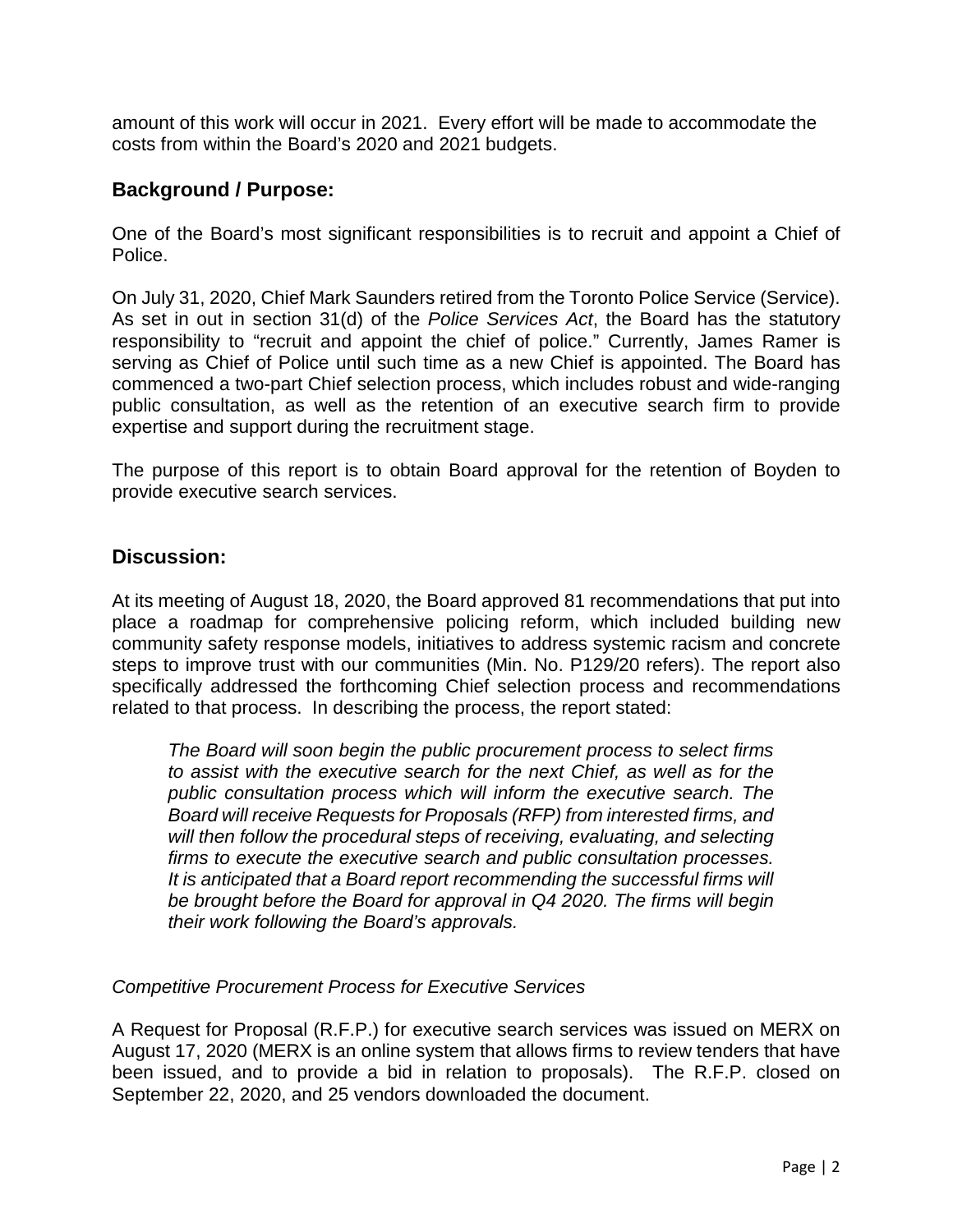During the posting period, a question was submitted asking what the budget was for this R.F.P. The response provided indicated that the budget was approximately \$75,000.

Ultimately, seven proposals were received.

The proposals were assessed by an Evaluation Committee, where, in the spirit of the Toronto City Council Decisions that were made at its June 29 and 30, 2020 meetings, the Board Office invited senior executive representation from the City of Toronto to participate in the selection process. The Evaluation Committee consisted of the following members:

- Ryan Teschner Executive Director & Chief of Staff, Board Office
- Danielle Dowdy Advisor, Strategic Policy & Stakeholder Relations, Board Office
- Stacey Shepherd Director, People & Culture, Toronto Police Service
- Waheeda Rahman White Director, Equity, Diversity and Human Rights, City of **Toronto**

The proposals were assessed based on the evaluation criteria outlined in the R.F,P., which included demonstrated experience in:

- Performing executive search projects for large, complex and unionized organizations with preference to public and/or policing sector; and,
- Successfully navigating public exposure, including media attention, as a result of any high-profile projects

Proponents were also required to:

- Demonstrate experience and qualifications of proposed project team members performing executive search searches for large, complex and unionized organizations with preference to public and/or policing sector;
- Outline their proposed plan, schedule and approach; and,
- Provide sample public consultation projects in their proposal.

As part of the above evaluation criteria, proponents were also evaluated based on their relevant experience and demonstrated ability to execute a search strategy that will include significant proactive outreach to diverse law enforcement communities within Canada and internationally.

### *Proponent Being Recommended*

Boyden scored the highest among the firms that submitted proposals, and is recommended for award. Boyden's price submission was \$75,000.

Boyden is a global leader in the executive search industry with 65 offices in over 40 countries, specializing in high level executive search, interim management and human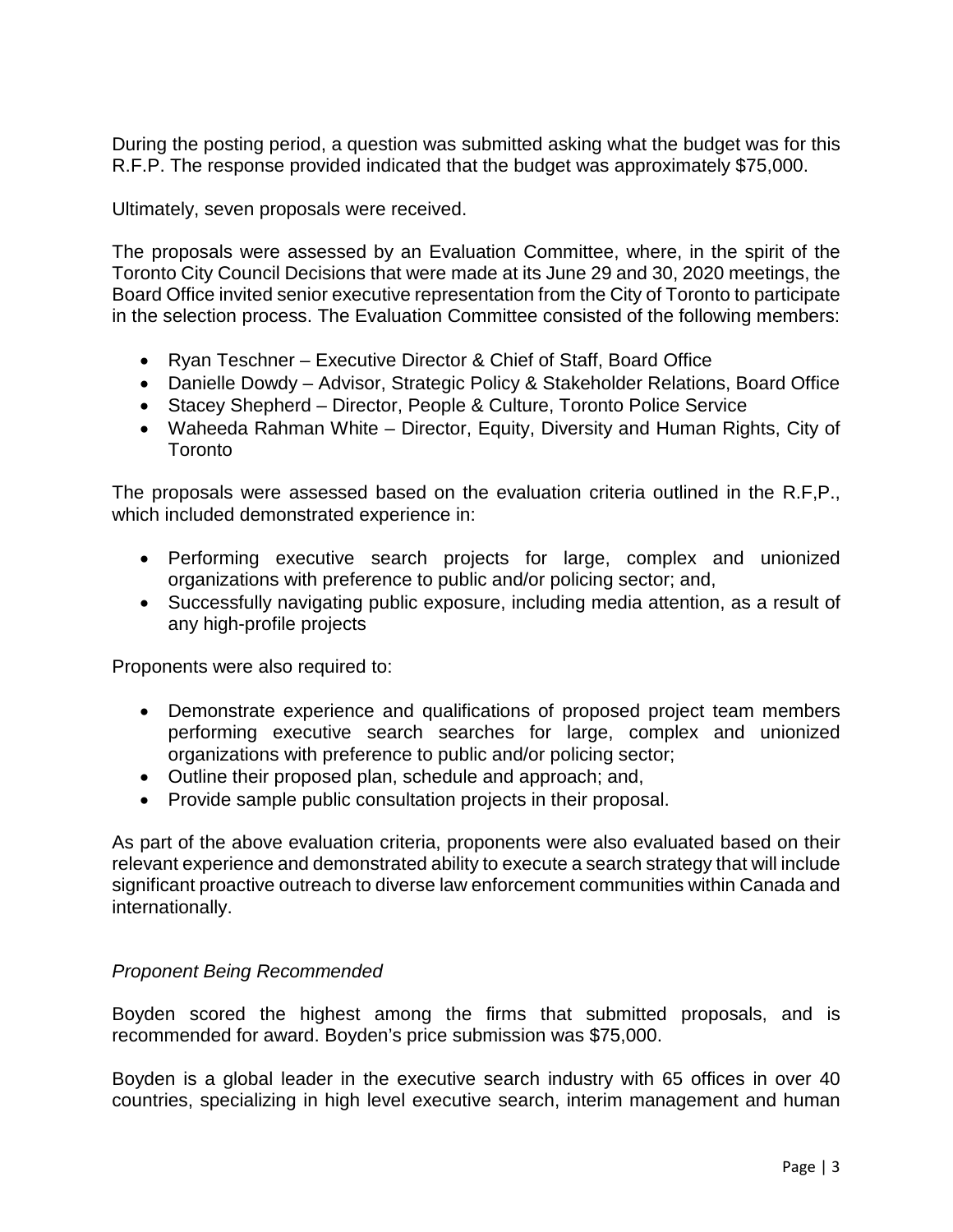capital consulting across a broad spectrum of industries. Nationally, Boyden has five corporate offices in Vancouver, Calgary, Ottawa, Toronto and Montreal. Boyden has been routinely ranked by Forbes as one of the 10 best executive recruitment firms in the world.

Boyden's consultants are specialists in non-profit, public and private executive searches, with a wealth of experience in sourcing executive talent from a variety of sectors. They have conducted searches for municipal police services, municipalities, as well as for governmental agencies, commissions, and boards. Notably, they have managed many high profile executive searches of relevance to this mandate, including:

- Chief of Police, Sault Ste. Marie Police Service (2018)
- Chief of Police, Regina Police (2007, 2016)
- Chief of Police, Calgary Police Service (2007, 2015)
- Governor, Bank of Canada (2012, 2019)
- CEO, Canada Mortgage and Housing Corporation (2013, 2019)
- CEO, Waterfront Toronto
- CEO, Canada Post Corporation
- CEO, The Ottawa Hospital
- CEO, McGill University Health Centre

Upon Board approval, Boyden will be retained to:

- Work closely with Environics, who has been retained by the Board to deliver public consultation services (Min. No. P160/20 refers) for the purpose of developing a job description/role profile for Chief of Police, as well as a competency profile and selection criteria largely based on the feedback obtained from the consultations;
- Provide written details of the search/recruiting process for highly-qualified applicants and related services, including search philosophy and timelines;
- Prepare position advertisements;
- Develop the application package;
- Publicize the vacancy through solicitation locally, provincially, nationally and internationally;
- Assume responsibility for the intake and recording of submittals from prospective candidates;
- Identify and engage high-quality, diverse candidates, using a variety of positionspecific search strategies, including outreach to diverse communities;
- With all search methodologies, project a professional image of the Board/Service, including demonstrating the Board/Service commitment to diversity and employment equity, and maintaining the Board/Service established standard for external advertising;
- Screen prospective candidates to produce a short-list of highly-qualified candidates to be interviewed;